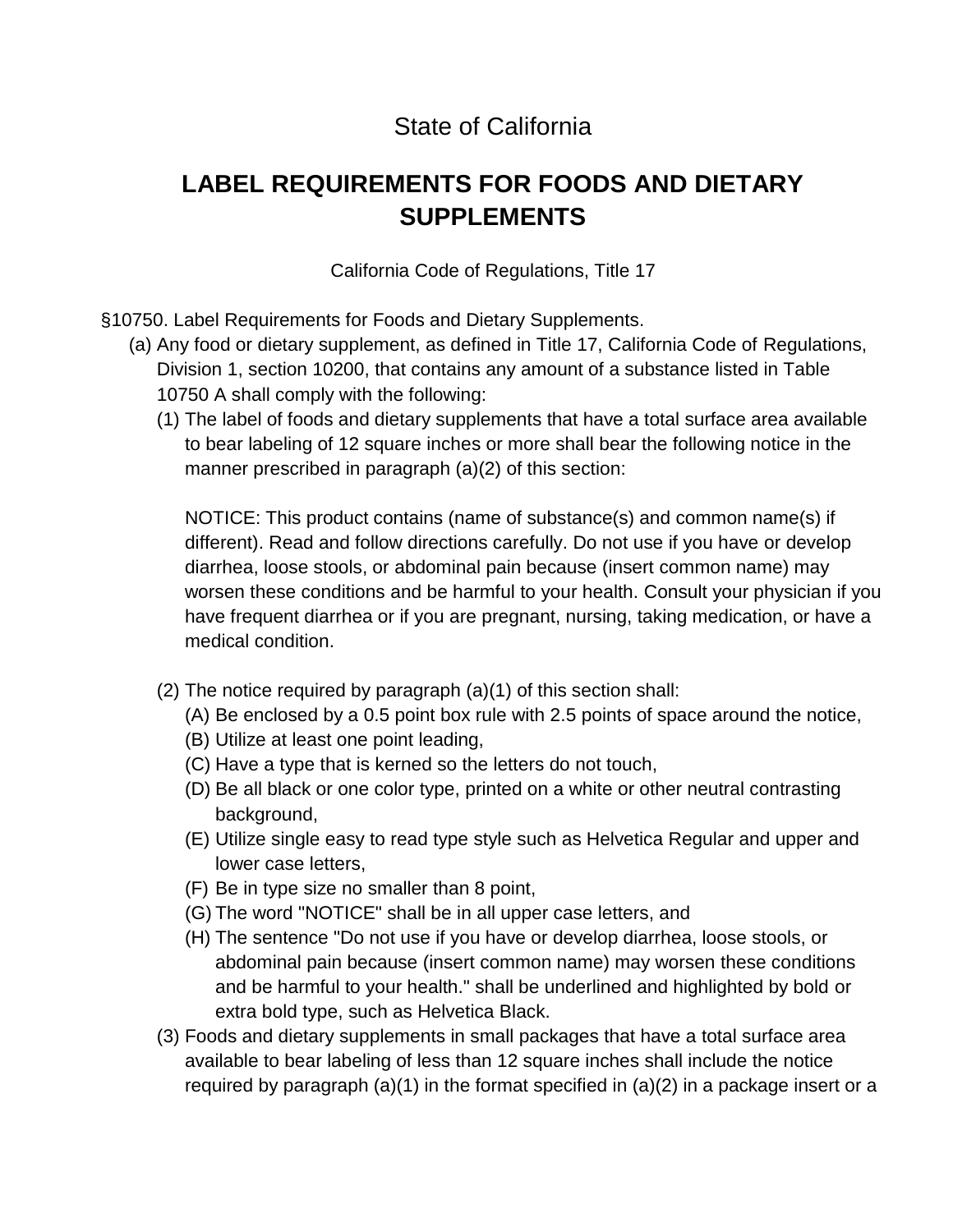tag attached to the package and bear the following label notice in the manner prescribed in paragraph (a)(4) of this section:

NOTICE: Do not use if you have or develop diarrhea, loose stools, or abdominal pain because (insert common name) may worsen these conditions and be harmful to your health. See package insert (or attached tag) for additional information.

- (4) The notice required by paragraph (a)(3) of this section shall:
	- (A) Be enclosed by a 0.5 point box rule with 2.5 points of space around the notice,
	- (B) Utilize at least one point leading,
	- (C) Have a type that is kerned so the letters do not touch,
	- (D) Be all black or one color type, printed on a white or other neutral contrasting background,
	- (E) Utilize single easy to read type style as Helvetica Regular and upper and lower case letters,
	- (F) Be in type size no smaller than 6 point,
	- (G) The word "NOTICE" shall be in all upper case letters, and
	- (H) The sentence "Do not use if you have or develop diarrhea, loose stools, or abdominal pain because (insert common name) may worsen these conditions and be harmful to your health." shall be underlined and highlighted by bold or extra bold type, such as Helvetica Black.
- (b) This section does not apply to foods and dietary supplements containing the leaf gel or leaf juice of aloe (Aloe ferox Mill. or Aloe vera (L.) N.L. Burm.) or concentrations thereof, providing that the food or dietary supplement does not contain another substance listed in Table 10750 A.

Table 10750 A-Listed Substances

aloe also known as latex Aloe ferox Mill. cape aloe

### **COMMON NAME PLANT PART BOTANICAL NAME**

- 
- aloe also known as **latex** Aloe vera (L.) N.L.Burm., aloe vera also known as Aloe barbadensis Mill. or Aloe vulgaris Lamk.
- buckthorn berry Rhamnus catharticus L. cascara also known as bark Rhamnus purshianus DC. cascara sagrada also known as Rhamnus purshiana DC. or Frangula purshiana (DC.) JG Cooper frangula also known as bark Rhamnus frangula L. also